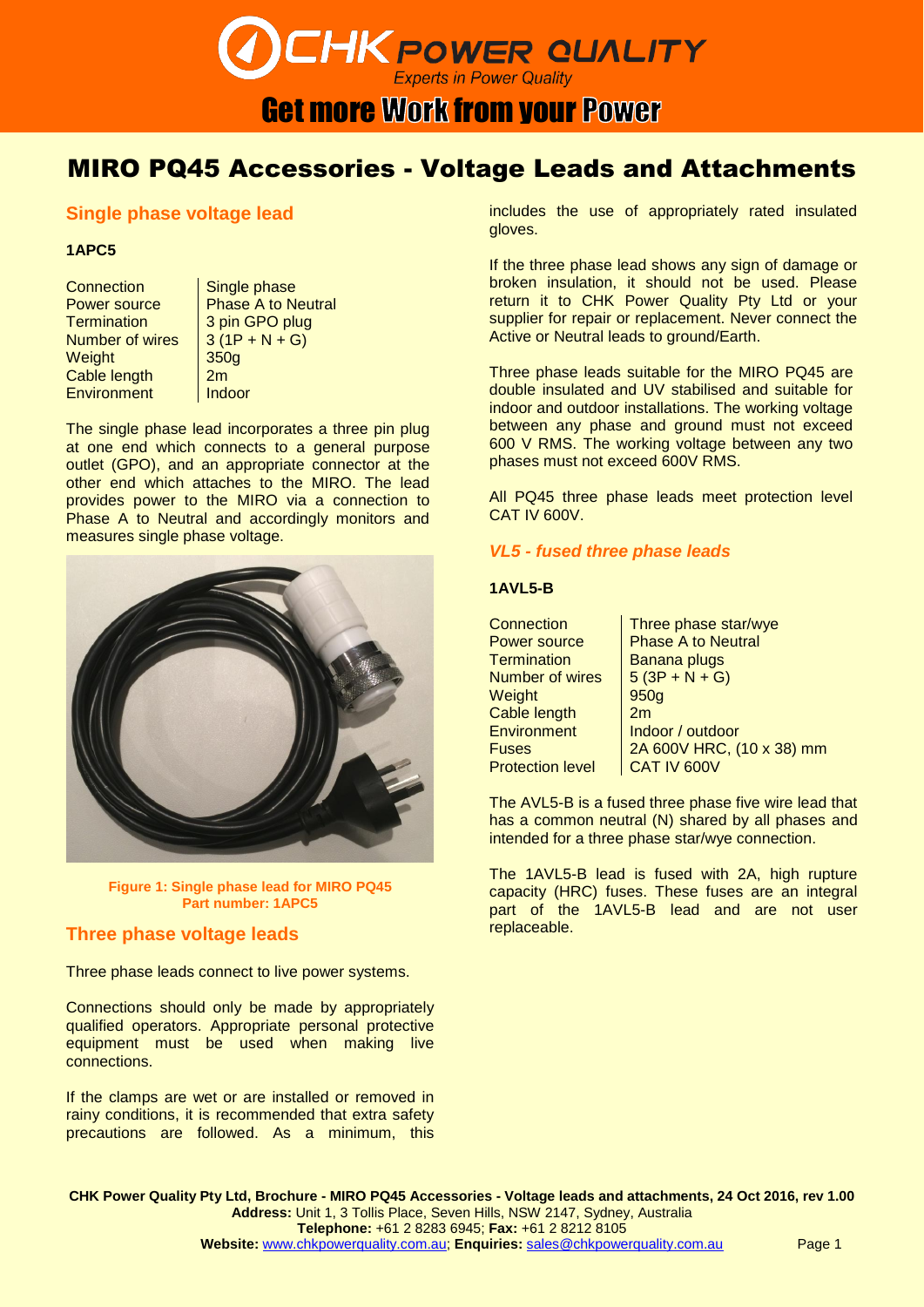# **CHK POWER QUALITY**

### **Get more Work from your Power**



**Figure 2: Fused three phase lead for MIRO P45, with banana plugs and detachable small clamps (crocodile clips); Part number: 1AVL5-B**



**Figure 3: Fused three phase lead for MIRO P45, with banana plugs and detachable small clamps (crocodile clips); Part number: 1AVL5-B-C1 (coloured wires and clips)**

### **1AVL5-C**

Number of wires  $\left| \begin{array}{cc} 5 & (3P + N + G) \end{array} \right|$ 

Connection | Three phase star/wye Power source Phase A to Neutral Termination | Large fused clamps

Weight 1050g Cable length | 2m **Protection level** 

Environment | Indoor / outdoor Fuses  $2A 600V$  HRC,  $(10 x 38)$  mm<br>Protection level  $2A + B = 2A$ 

The 1AVL5-C is a fused three phase five wire lead that has a common neutral (N) shared by all phases and intended for a three phase star/wye connection using large clamps.

The 1AVL5-C clamps are fused with 2A, high rupture capacity (HRC) fuses. These fuses are an integral part of the 1AVL5-C lead and are not user replaceable.



**Figure 4: Fused three phase lead for MIRO PQ45 with large fused clamps; Part number: 1AVL5-C**

### *VL8 - fused three phase leads*

### **1AVL8**

Connection **Three phase star/wye/delta** Power source **Phase A to Neutral A** Termination Banana plugs Number of wires  $\begin{array}{|c|c|} 8 & (3P + 3N + 2G) \end{array}$ Weight 1.2kg Cable length 2m Environment | Indoor / outdoor Protection level | CAT IV 600V

Fuses 2A 600V HRC, (10 x 38) mm

The 1AVL8 is a fused three phase eight wire lead that has separate neutral (N) and intended as a general connection lead for use on all types of power systems.

**CHK Power Quality Pty Ltd, Brochure - MIRO PQ45 Accessories - Voltage leads and attachments, 24 Oct 2016, rev 1.00 Address:** Unit 1, 3 Tollis Place, Seven Hills, NSW 2147, Sydney, Australia **Telephone:** +61 2 8283 6945; **Fax:** +61 2 8212 8105 **Website:** [www.chkpowerquality.com.au;](http://www.chkpowerquality.com.au/) **Enquiries:** [sales@chkpowerquality.com.au](mailto:sales@chkpowerquality.com.au) Page 2